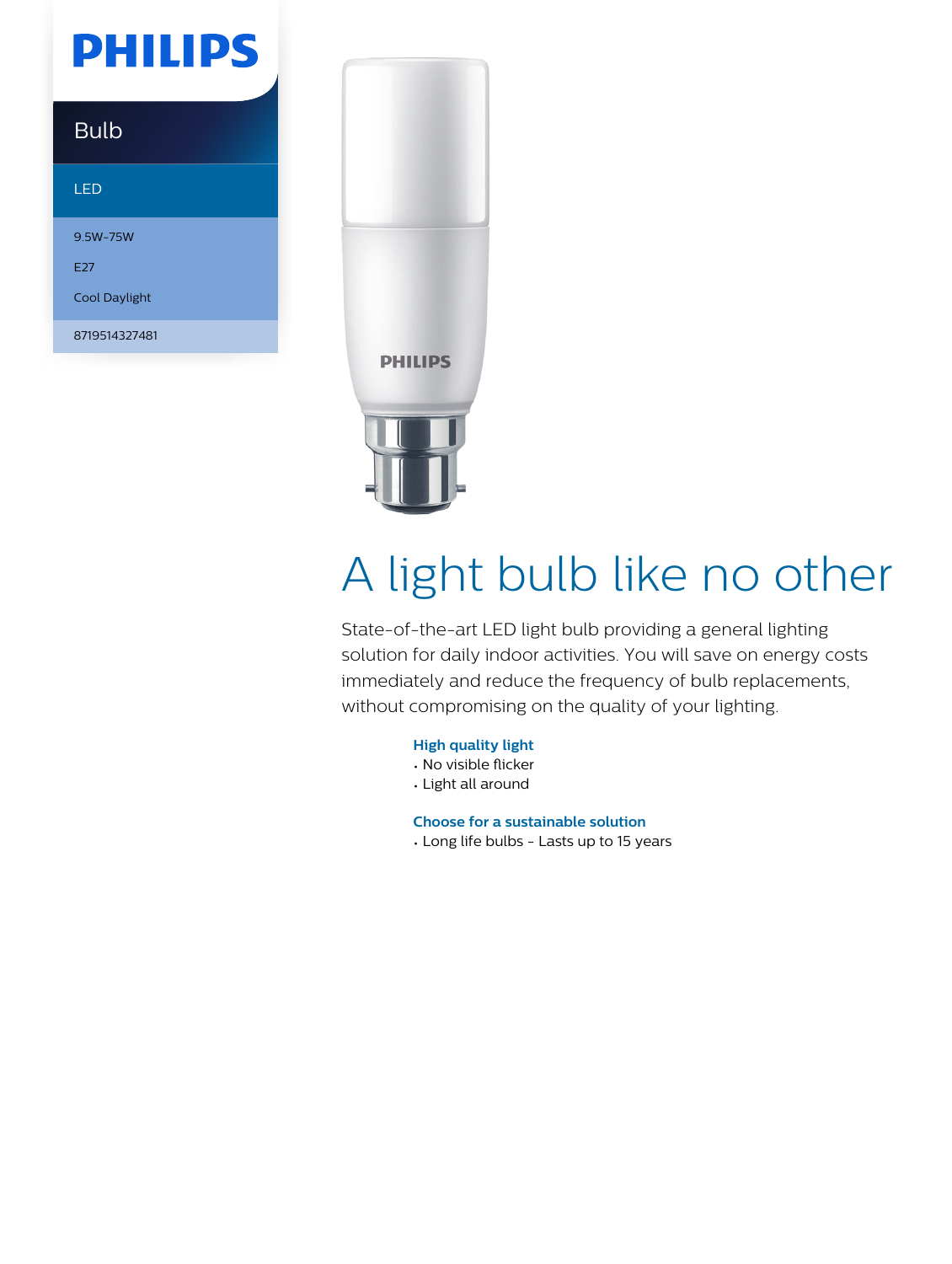#### 8719514327481

## **Highlights**

#### **No visible flicker**

When your light flickers in quick succession it could be hard on the eyes, cause headaches, and even set off an attack for those with photosensitive epilepsy. It's both unpleasant and unnecessary. LEDs can flicker because of their rapid response to the driver current. However, because Philips LEDs are designed so that variations in your driver current's output are minimized, they eliminate the factors that cause flicker. So, you won't see it, not even a hint.

#### **Light all around**

Thanks to its innovative but vintage design shape, this LED bulb prevents the shadow that normally appears at the beam spread edge. The result? Natural warm white light all around.

#### **15,000-hour rated average life**



With a lifetime of up to 15,000 hours. you can reduce the hassle of frequently replacing your light bulbs, and enjoy a perfect lighting solution for over 15 years.

## Specifications

#### **Bulb characteristics**

- Dimmable: No
- Intended use: Indoor
- Lamp shape: Non directional bulb
- Socket: E27
- Technology: LED
- Type of glass: Frosted

#### **Bulb dimensions**

- Height: 11.43 cm
- Weight: 0.05 kg
- Width: 3.72 cm

#### **Durability**

- Average life (at 2.7 hrs/day): 15 year(s)
- Lumen maintenance factor: 70%
- Nominal lifetime: 15,000 hour(s)
- Number of switch cycles: 50,000

#### **Light characteristics**

- Beam angle: 200 degree(s)
- Color consistency: 6SDCM
- Color rendering index (CRI): 80
- Color temperature: 6500 K
- Light Color Category: Cool Daylight
- Nominal luminous flux: 1050 lumen
- Starting time: <0.5 s
- Warm-up time to 60% light: Instant full light
- Color Code: 865 | CCT of 6500K

#### **Miscellaneous**

• EyeComfort: Yes

#### **Other characteristics**

- Lamp current: 75 mA
- $\cdot$  Efficacy: 110 lm/W

#### **Packaging information**

- EAN: 8719514327481
- EOC: 871951432748100
- Product title: LEDStick 9.5W E27 6500K 1PF/6 AU

#### **Power consumption**

- Power factor: 0.51
- Voltage: 220-240 V
- Wattage: 9.5 W
- Wattage equivalent: 75 W

#### **Product dimensions & weight**

• Length: 11.43 cm

#### **Rated values**

- Rated beam angle: 200 degree(s)
- Rated lifetime: 15,000 hour(s)
- Rated luminous flux: 1050 lumen
- Rated power: 9.5 W

#### **Technical specifications**

• Frequency: 50-60 Hz